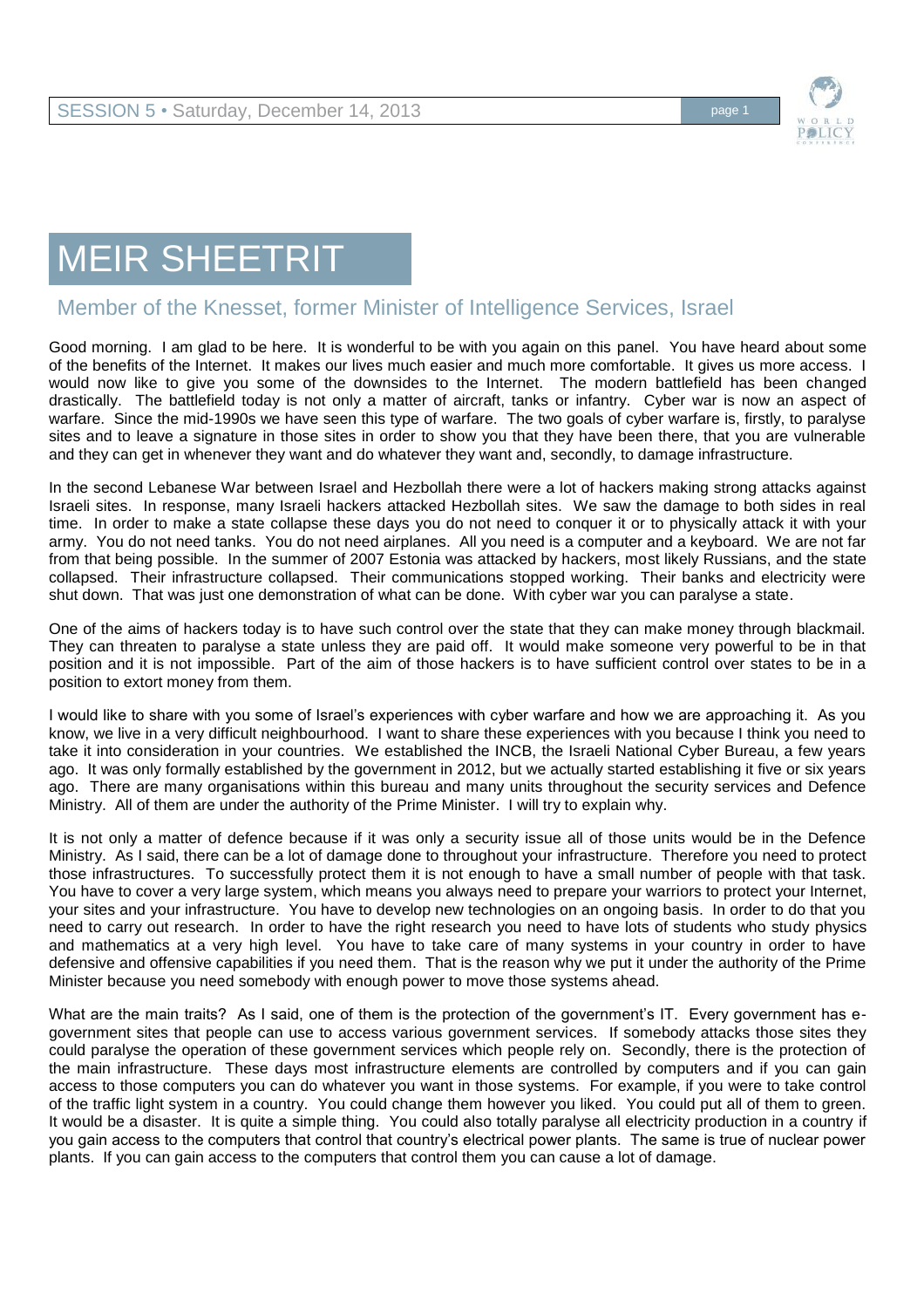

Protecting this infrastructure is crucial for states to keep their systems operational. That is why we have established so many units with this objective. There is a unit in the Ministry of Public Security which has the responsibility of protecting the main infrastructure connected to and controlled by computers. Special units have also been established to protect our e-government sites from attack.

You have heard of course about the Stuxnet worm that attacked Iran's centrifuges. It was a very, very complicated virus which caused a lot of damage to Iran's centrifuges when it got into them. It took two years for the Iranians to find out about this worm or this virus. When a virus is used in an offensive way, such as that, there is a question as to how the attackers prevent the virus from going back into their own systems. For example, in the case of Stuxnet the virus was so sophisticated that it acted only in certain types of centrifuges that were only used in Iran. The virus would not work if it got into different types of centrifuges in other countries. When the Iranians found it they sent it to a laboratory in Russia and the Russians investigated it and revealed to the world that the virus existed.

I give that as an example because there are no computers in centrifuges. Centrifuges are just mechanical machines with electrical engines which turn them very, very fast, but centrifuges are supervised by computers. If you can get into those computers therefore you can cause a lot of damage to the centrifuges. That is what happened in Iran.

What are the main traits of cyber warfare? The main traits are to attack the major infrastructure elements of a country such as the water supply, electricity, transportation, banks, the stock market, communication and so forth. You can really attack everything and totally paralyse a country. Stuxnet is one example of a cyber war attack. I would like to give you some more examples. In 2007 the attack on Estonia was explored, as I said before. In June 2010 Stuxnet was working in Iran. In March 2011 NASA admitted that within two years 13 successful attacks had been launched against their computer systems and they lost control of the space station.

On the 28<sup>th</sup> May 2011 Lockheed Martin discovered that their computer systems had come under a very serious attack. They found out that the attackers took all of the plans for Lockheed Martin's new jets, such as the F-35, which are very sophisticated strategic weapon systems. Everything had been taken in those attacks. The suspicion was that the Chinese were behind those attacks. Somebody asked how they knew it was the Chinese because usually people do not attack from sites in their own country. People usually use a server in a different country that is far away so that the attack cannot be connected to them. The Americans answered this question by saying that Lockheed Martin is so well protected that a successful attack would require hundreds of people working towards that goal for at least four years and China is the only country that could facilitate an operation like that.

In September 2011 Iranian hackers broke into the computers of an information security company in the Netherlands and forged documents that allowed them to gain access to the sites of the Mossad, the CIA and MI6. In December 2011 Saudi hackers announced that they had downloaded the credit card details of 400,000 Israelis. In response Israeli hackers broke into the records of Saudi credit cards. That was a big fight at the time. In November 2011 hackers took control of the water pump systems in Illinois and Texas. They did not cause any damage. They just wanted to show the United States that they are not protected, that they are exposed to such attacks. In May 2012 the Flame virus was disclosed, which experts believe to be 20 times more sophisticated than Stuxnet.

We therefore decided that we need an ecosystem to tackle all of those problems. It is not only a matter of attacking and it is not only a matter of defending. You have to have both capabilities and you need them both simultaneously. That is why you need an ecosystem rather than different stations. Things need to be synchronised. In World War II Great Britain's air force was split into three different parts, the first to protect England's seashores, the second to protect England's skies and the third to attack outside of England. That is of course impossible today. The air force is now one entity. So, too, do we need everything that deals with cyberspace to be strongly synchronised in a single system in order to prevent certain situations.

To give you a hypothetical example: we would like to take some information from certain computers somewhere else. At the same time, other cyber units will attack these computers to paralyse them. That would be stupid. We need the computers to remain active in order to be able to take information from it. You therefore need to have very good synchronisation. That is why we need such an ecosystem. Of course there are obstacles and difficulties in achieving that. Why is that? In order to have the ability to do such a thing you need regulation. The government has to make